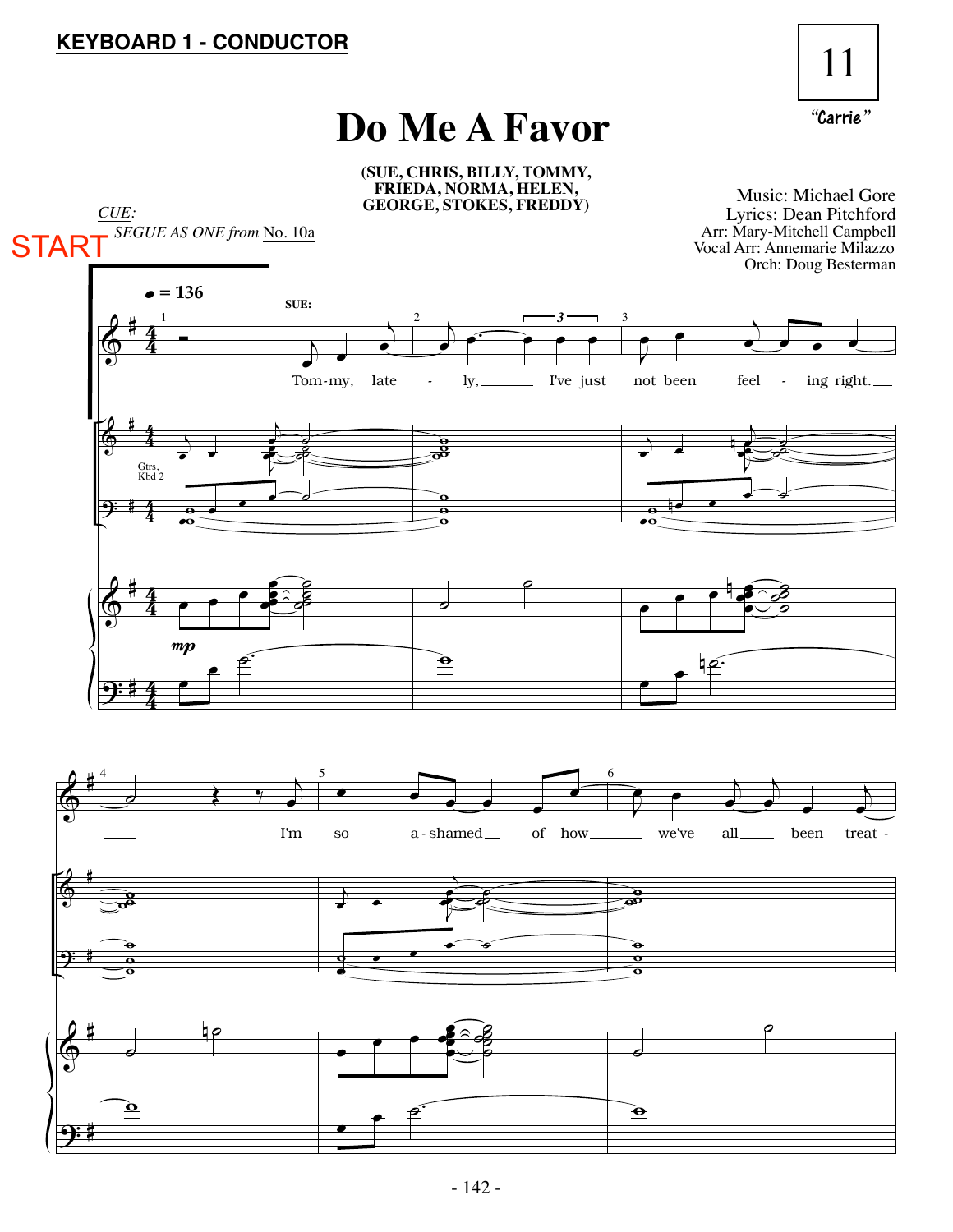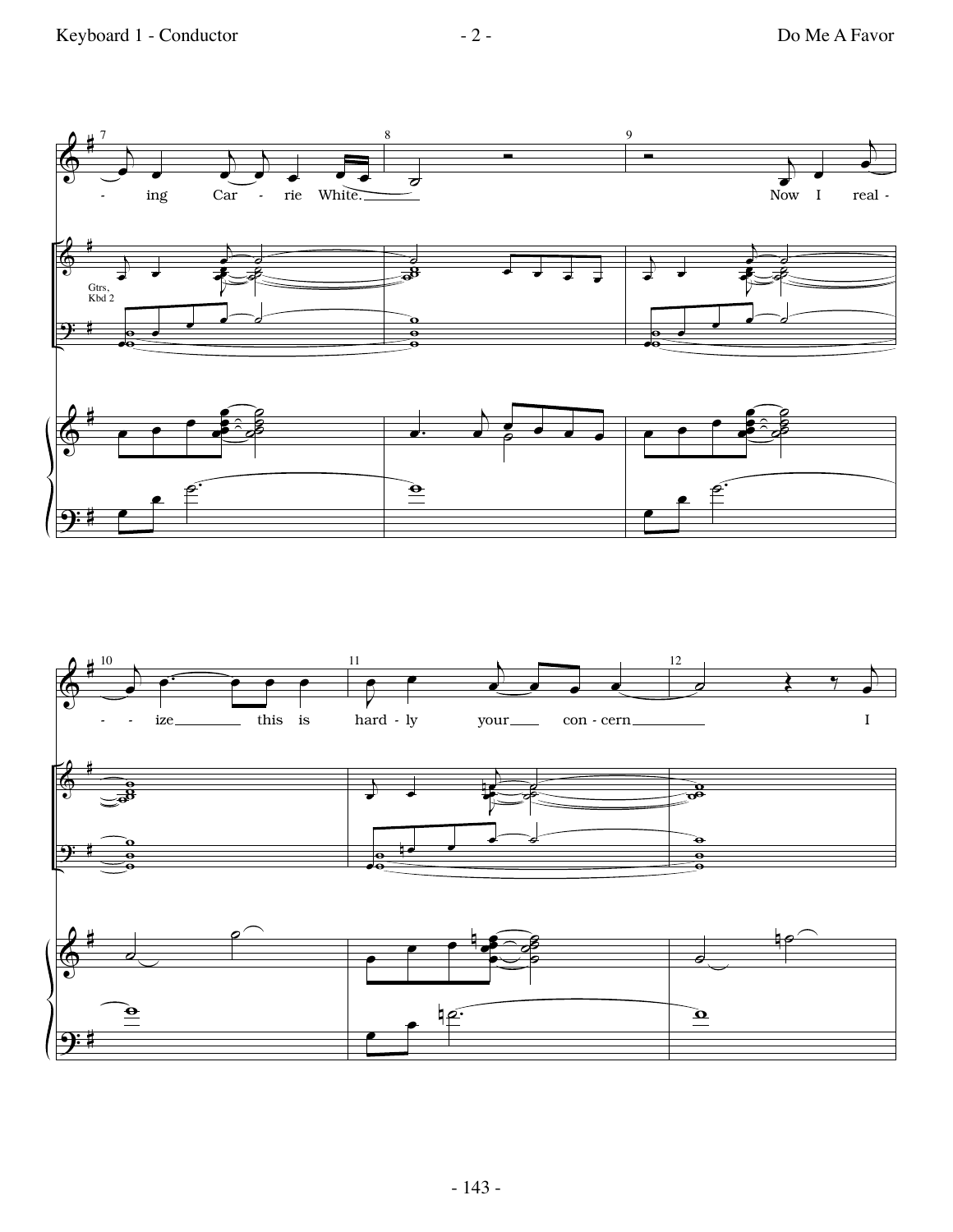

*[Lights up on CHRIS and BILLY making out.]*